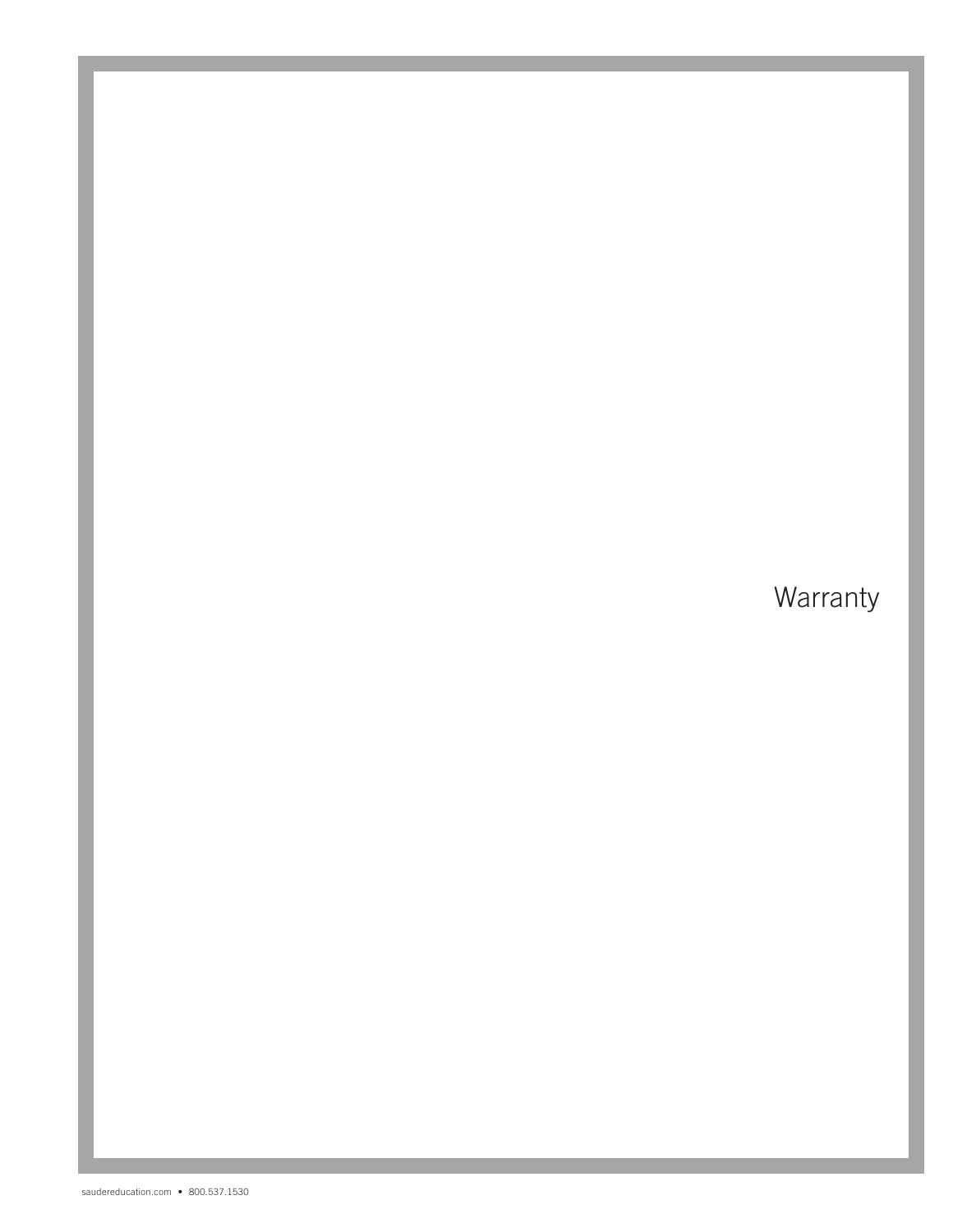# Warranty and Renewability

All products are warranted to the original purchaser against factory defects in workmanship and materials which first arise and are reported to the company within the applicable warranty periods. This warranty information covers the structure of the furniture: the laminated-veneer or solid wood frame, the construction of the arms, table legs and stretchers, delamination of tables, and all fasteners and moving parts.

|                       | Years under Warranty - Structure |                |   |   |    |    |  | renewability |           |
|-----------------------|----------------------------------|----------------|---|---|----|----|--|--------------|-----------|
| Seating               | $\mathbf 1$                      | $\overline{c}$ | 3 | 5 | 10 | 25 |  | full         | component |
| Allure                |                                  |                |   |   |    | X  |  | Χ            |           |
| <b>Bistro</b>         | Χ                                |                |   |   |    |    |  |              |           |
| <b>Bridge</b>         |                                  |                |   |   |    | Χ  |  | Χ            |           |
| Canyon                |                                  |                |   |   | Χ  |    |  |              |           |
| Cavetto               |                                  |                |   |   |    | X  |  | Χ            |           |
| Chancel               |                                  |                |   |   |    | X  |  |              |           |
| Chandler              | Χ                                |                |   |   |    |    |  |              |           |
| Chill                 |                                  |                |   |   | Χ  |    |  |              | X         |
| Dalton                | Χ                                |                |   |   |    |    |  |              |           |
| Delta                 |                                  |                |   |   | Χ  |    |  |              | X         |
| Element               | Χ                                |                |   |   |    |    |  |              |           |
| Encore                |                                  |                |   |   | X  |    |  |              | X         |
| Hale Benches          |                                  |                |   |   |    | X  |  |              | X         |
| Kirby                 |                                  |                |   |   |    | Χ  |  |              |           |
| Latitude              |                                  |                |   |   |    | X  |  | Χ            |           |
| Moment                |                                  |                |   |   |    | X  |  | Χ            |           |
| PlyFold               |                                  |                |   |   | Χ  |    |  |              | X         |
| PlyLok                |                                  |                |   |   |    | X  |  |              | X         |
| PlyWedge              |                                  |                |   |   |    | X  |  |              | Χ         |
| Pose                  |                                  |                |   |   | Χ  |    |  |              | X         |
| Puzzle                |                                  |                |   |   |    | X  |  | Χ            |           |
| Rally & Rally Privacy |                                  |                |   |   |    | Χ  |  | Χ            |           |
| Reflect               |                                  |                |   |   |    | Χ  |  | Χ            |           |
| Rio                   |                                  |                |   |   | Χ  |    |  |              |           |
| Trey®                 |                                  |                |   |   | Χ  |    |  |              | Χ         |
| Upland                |                                  |                |   |   | Χ  |    |  |              | X         |
|                       | Years under Warranty - Structure |                |   |   |    |    |  | renewability |           |
| <b>Tables</b>         | 1                                | $\mathbf{2}$   | 3 | 5 | 10 | 25 |  | full         | component |
| 4200 Series           |                                  |                |   |   |    | Χ  |  |              |           |
| 4500 Series           |                                  |                |   |   |    | Χ  |  |              | Χ         |
| 4700 Series           |                                  |                |   |   |    | Χ  |  |              | Χ         |
| 6100 Series           |                                  |                |   |   |    | Χ  |  |              | Χ         |
| Ally                  |                                  |                |   |   |    | Χ  |  |              |           |
| Amigo                 |                                  |                |   |   |    | Χ  |  |              | Χ         |
| Canton                |                                  |                |   |   |    | Χ  |  |              |           |
| Cube                  |                                  |                |   |   |    | X  |  |              |           |
| Disc                  |                                  |                |   |   |    | Χ  |  |              | Χ         |
| Drum                  |                                  |                |   |   |    | Χ  |  |              |           |
| Fuse                  |                                  |                |   |   |    | Χ  |  |              |           |
| Legacy                |                                  |                |   |   | Χ  |    |  |              |           |
| Manhattan             |                                  |                |   |   | Χ  |    |  |              |           |
| Rowan                 |                                  |                |   |   | Χ  |    |  |              |           |
| Soho                  |                                  |                |   |   | Χ  |    |  |              |           |

| Years under Warranty - Structure | renewability |                |   |   |    |    |      |           |
|----------------------------------|--------------|----------------|---|---|----|----|------|-----------|
| <b>Tables</b>                    | $\mathbf{1}$ | $\overline{2}$ | 3 | 5 | 10 | 25 | full | component |
| Sprout                           |              |                |   |   |    | X  |      |           |
| Summit                           |              |                |   |   |    | X  |      | X         |
| Tapered Leg                      |              |                |   |   | X  |    |      |           |
| Trumpet                          |              |                |   |   |    | X  |      | X         |
| Tubular                          |              |                |   |   |    | X  |      | X         |
| Wood Base Tables                 |              |                |   |   |    | X  |      | X         |
| Student Room Furniture           | $\mathbf{1}$ | $\overline{c}$ | 3 | 5 | 10 | 25 | full | component |
| <b>Bed Accessories</b>           |              |                |   |   | X  |    |      |           |
| <b>Bed Ends</b>                  |              |                |   |   | X  |    |      |           |
| Casegoods                        |              |                |   |   | X  |    |      | X         |
| <b>Mattresses</b>                |              |                |   | X |    |    |      |           |
| <b>Spring Bases</b>              |              |                |   | X |    |    |      |           |
| zLok Components                  |              |                |   |   | X  |    |      |           |
| Accessories                      | $\mathbf{1}$ | $\overline{c}$ | 3 | 5 | 10 | 25 | full | component |
| Casters                          |              |                | X |   |    |    |      |           |
| Fabric                           |              |                | X |   |    |    |      |           |
| Foam-Chill Furniture             |              |                | X |   |    |    |      |           |
| Foam-Renewable Lounge            |              |                | X |   |    |    |      |           |
| Glides                           |              |                | X |   |    |    |      |           |
| Power Unit                       | X            |                |   |   |    |    |      |           |
| <b>Tablet Arms</b>               |              |                | X |   |    |    |      |           |

## Fabric:

The Company warrants Sauder Program Fabrics, if purchased through Sauder for use on Sauder products for a period of 3 years.

Company has assembled an extensive graded-in offering featuring a wide selection of upholstery selected for performance. Sauder Program fabrics are available through Absecon, C.F. Stinson, Culp, Maharam, Mayer, and Momentum. Company warrants these textiles to perform under normal conditions as furniture upholstery and when cared for according to cleaning and maintenance guidelines provided by the textile supplier. Proper care and cleaning is imperative for maximizing textile performance. However, in the unlikely event that one of these upholsteries does not perform in accordance with manufacturing specifications when used and maintained under normal conditions, and the user has not misused, cleaned or attempted to clean using cleaning agents or procedures not suggested or approved by the textile supplier, Company will replace the fabric free of charge.

### Exclusions:

The following are specially excluded from the warranty:

- 1. Any custom components that are not a part of the company standard line. This would include, but not be limited to, custom-designed parts or customer specified components, such as fabric, vinyl, foam, etc., that are not a part of the standard company product line.
- 2. Accessories such as light bulbs that are considered consumables.
- 3. Furniture that has been unduly exposed to elements such as water, light radiation, etc.
- 4. Damage caused in storing/moving products or furniture after delivery and prior to installation – when stored at customer request.
- 5. Damage caused by on-site construction process, other contractors or subcontractors, or the work of such contractors or subcontractors, including drywall dust.